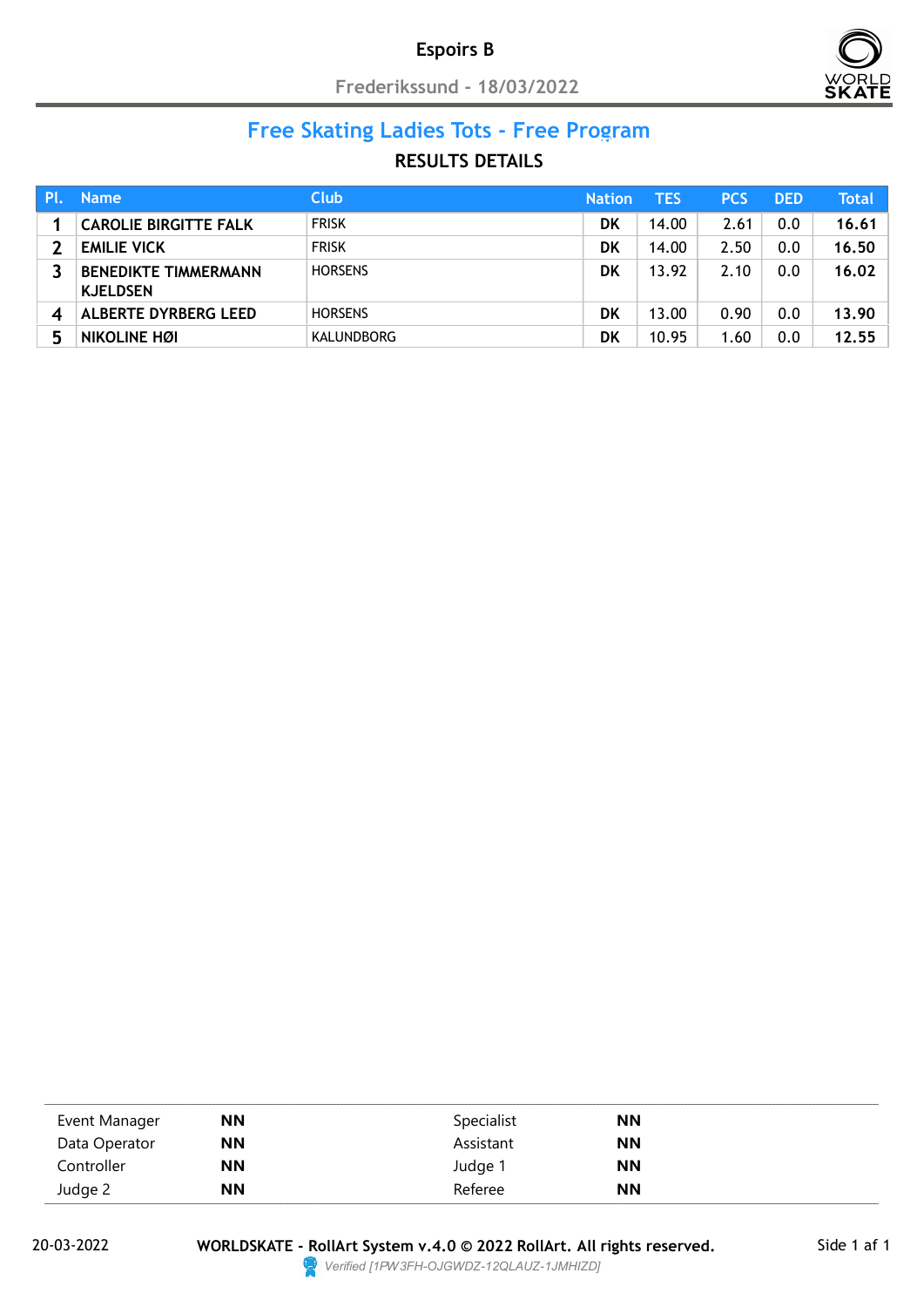## Cadet C

Friderikssund - 18/03/2022



#### Free Skating Ladies Tots - Free Program Nation TES PCS DED Total

| Pl.                        | <b>Name</b>                          | <b>Club</b>       | <b>Nation</b> | <b>TES</b> | <b>PCS</b> | <b>DED</b> | <b>Total</b> |
|----------------------------|--------------------------------------|-------------------|---------------|------------|------------|------------|--------------|
|                            | <b>ANDREA KRISTIANSEN</b>            | <b>KALUNDBORG</b> | <b>DK</b>     | 12.03      | 3.01       | 0.0        | 15.04        |
| $\boldsymbol{\mathcal{P}}$ | <b>CAROLINE ENGELRUD</b>             | <b>KALUNDBORG</b> | DK            | 12.75      | 2.90       | $-1.0$     | 14.65        |
| 3                          | ANNIKA LUND MIKKELSEN                | <b>FRISK</b>      | <b>DKK</b>    | 10.72      | 3.58       | 0.0        | 14.30        |
| 4                          | <b>JOY NSABIMANA</b>                 | <b>KALUNDBORG</b> | <b>DKK</b>    | 12.04      | 1.90       | $-1.0$     | 12.94        |
| 5                          | LAURA AMALIE GRYDHOLT                | ART               | <b>DKK</b>    | 10.38      | 2.50       | 0.0        | 12.88        |
| 6                          | <b>NETE KARTIN</b>                   | <b>NIF</b>        | <b>DK</b>     | 10.84      | 2.91       | $-1.0$     | 12.75        |
|                            | <b>EMMA DYRVIG THOMSEN</b>           | <b>FRISK</b>      | <b>DK</b>     | 9.47       | 3.10       | 0.0        | 12.57        |
| 8                          | NICOLINE GULDHAMMER<br><b>WINTER</b> | <b>HORSENS</b>    | <b>DK</b>     | 10.62      | 1.90       | 0.0        | 12.52        |

| Event Manager | <b>NN</b> | Specialist | <b>NN</b> |
|---------------|-----------|------------|-----------|
| Data Operator | <b>NN</b> | Assistant  | <b>NN</b> |
| Controller    | <b>NN</b> | Judge 1    | <b>NN</b> |
| Judge 2       | <b>NN</b> | Referee    | <b>NN</b> |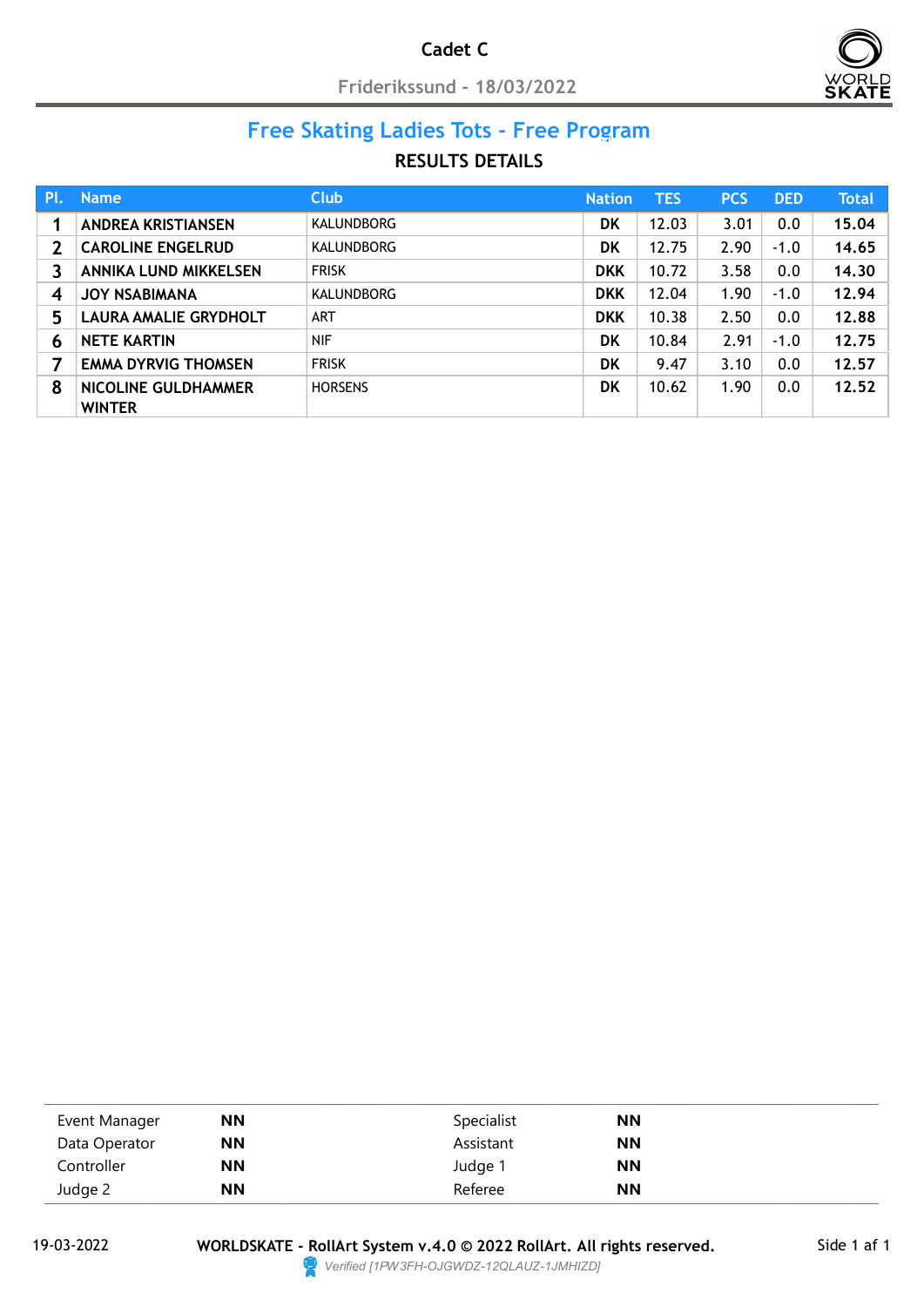

#### Free Skating Ladies Minis - Free Program Nation TES PCS DED Total

## RESULTS DETAILS

| Pl.              | <b>Name</b>                  | <b>Club</b>       | <b>Nation</b> | <b>TES</b> | <b>PCS</b> | <b>DED</b> | <b>Total</b> |
|------------------|------------------------------|-------------------|---------------|------------|------------|------------|--------------|
|                  | <b>MATILDE CHAMPNEY</b>      | <b>HORSENS</b>    | DK            | 11.67      | 3.70       | $-2.0$     | 13,37        |
| $\mathbf 2$      | <b>FIE LELUND SALHAUGE</b>   | <b>FRISK</b>      | DK            | 9.40       | 3.70       | 0.0        | 13.10        |
| 3                | <b>AMANDA AZEVEDO</b>        | <b>KALUNDBORG</b> | DK            | 8.74       | 2.50       | 0.0        | 11.24        |
| $\boldsymbol{4}$ | <b>MERCY NSABIMANA</b>       | <b>KALUNDBORG</b> | DK            | 9.87       | 2.81       | $-2.0$     | 10.68        |
| 5                | <b>NICOLINE VICK</b>         | <b>FRISK</b>      | <b>DK</b>     | 7.75       | 2.71       | 0.0        | 10.46        |
| 6                | <b>CAMILLE BIRCH KARLSEN</b> | <b>FRISK</b>      | DK            | 7.17       | 3.90       | $-2.0$     | 9.07         |
| 7                | <b>ASTRID ISLIN BENDIXEN</b> | <b>HORSENS</b>    | DK            | 6.33       | 1.79       | 0.0        | 8.12         |
| 8                | <b>ROSEMARIE LINDESKOV</b>   | ART               | DK            | 4.63       | 3.20       | $-2.0$     | 5.83         |
| 9                | <b>CAMILLA AZEVEDO</b>       | <b>KALUNDBORG</b> | DK            | 5.96       | 2.19       | $-3.3$     | 4.85         |
| 10               | NAYA KONGSGAARD THOMSEN      | ART               | DK            | 3.69       | 2.60       | $-3.3$     | 2.99         |

| Event Manager | <b>NN</b> | Specialist | <b>NN</b> |  |
|---------------|-----------|------------|-----------|--|
| Data Operator | ΝN        | Assistant  | <b>NN</b> |  |
| Controller    | ΝN        | Judge 1    | <b>NN</b> |  |
| Judge 2       | <b>NN</b> | Referee    | <b>NN</b> |  |

WORLDSKATE - RollArt System v.4.0 © 2022 RollArt. All rights reserved. 19-03-2022 Side 1 af 1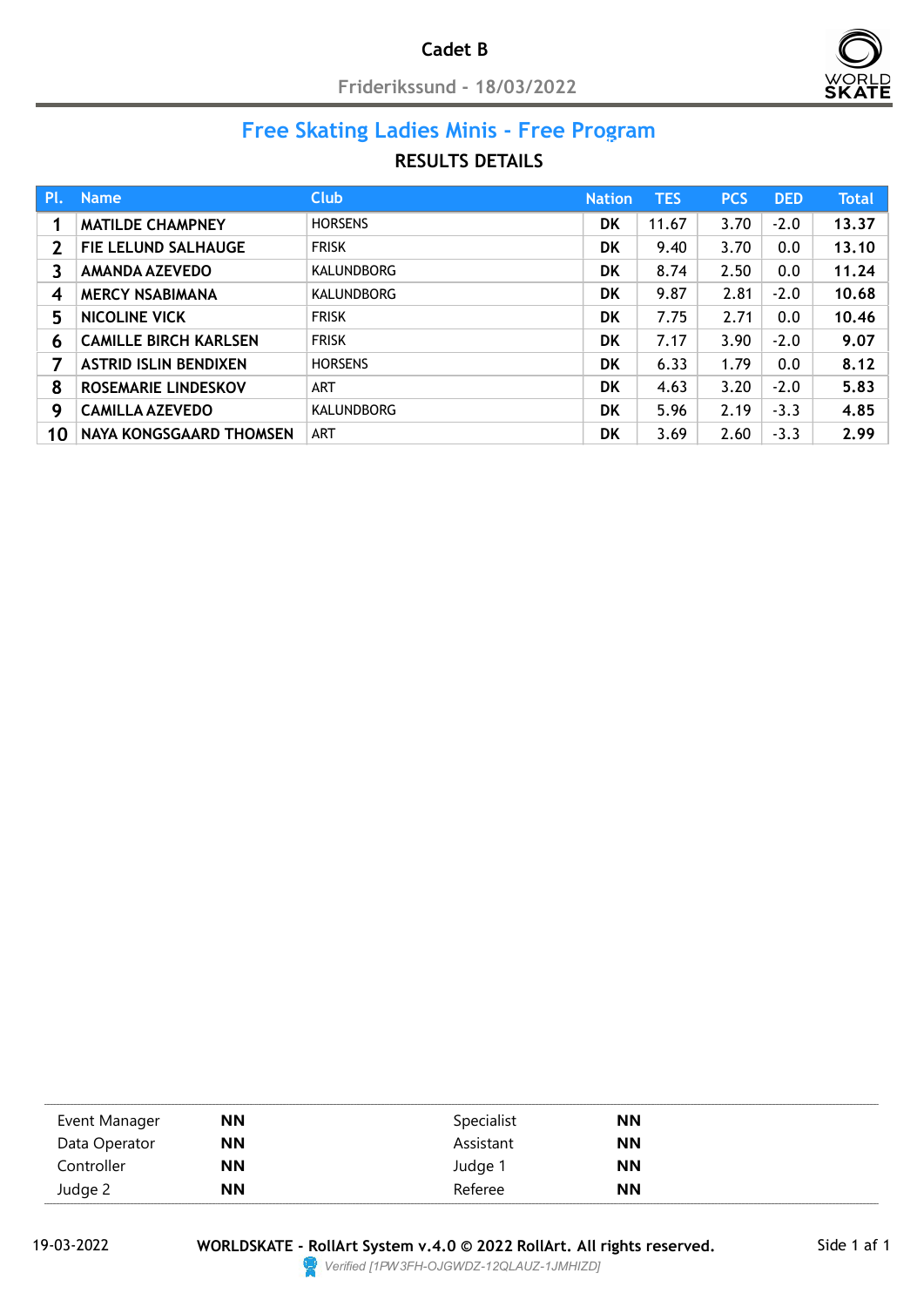

# Free Skating Ladies Espoire - Short Program

| Pl. . | <b>Name</b>                     | lub            | <b>Nation</b> |      | <b>PCS</b> | DED     | Total |
|-------|---------------------------------|----------------|---------------|------|------------|---------|-------|
|       | <b>ELLA LINDHOLMEN SØRENSEN</b> | <b>HORSENS</b> | DK            | 5.01 | 5.81       | $0.0\,$ | 10.82 |
|       | KIRSTEN ROSE BRUUN              | ART            | DK            | 2.40 | 3.59       | $-1.0$  | 4.99  |

| Event Manager | <b>NN</b> | Specialist | <b>NN</b> |  |
|---------------|-----------|------------|-----------|--|
| Data Operator | <b>NN</b> | Assistant  | <b>NN</b> |  |
| Controller    | <b>NN</b> | Judge 1    | <b>NN</b> |  |
| Judge 2       | <b>NN</b> | Referee    | <b>NN</b> |  |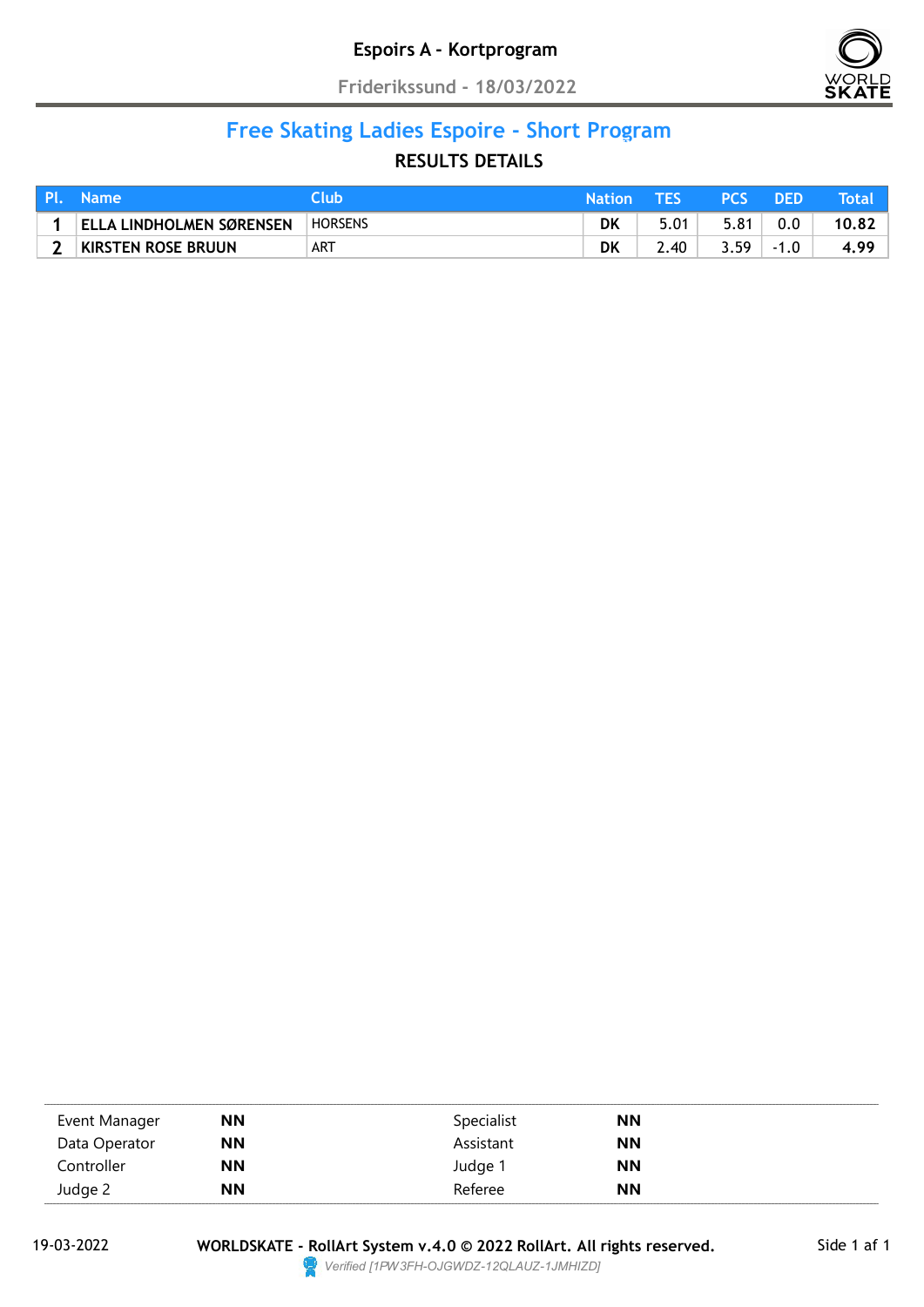

# Free Skating Ladies Espoire - Free Program

| I PL. | <b>Name</b>                     | lub            | <b>Nation</b> |      | <b>PCS</b> | <b>IDED</b> | Total |
|-------|---------------------------------|----------------|---------------|------|------------|-------------|-------|
|       | <b>ELLA LINDHOLMEN SØRENSEN</b> | <b>HORSENS</b> | DK            | 9.17 | 4.49       | $0.0\,$     | 13.66 |
|       | KIRSTEN ROSE BRUUN              | ART            | DK            |      | 2.48       | $-2.0$      | 6.69  |

| Event Manager | <b>NN</b> | Specialist | <b>NN</b> |  |
|---------------|-----------|------------|-----------|--|
| Data Operator | ΝN        | Assistant  | <b>NN</b> |  |
| Controller    | <b>NN</b> | Judge 1    | <b>NN</b> |  |
| Judge 2       | <b>NN</b> | Referee    | <b>NN</b> |  |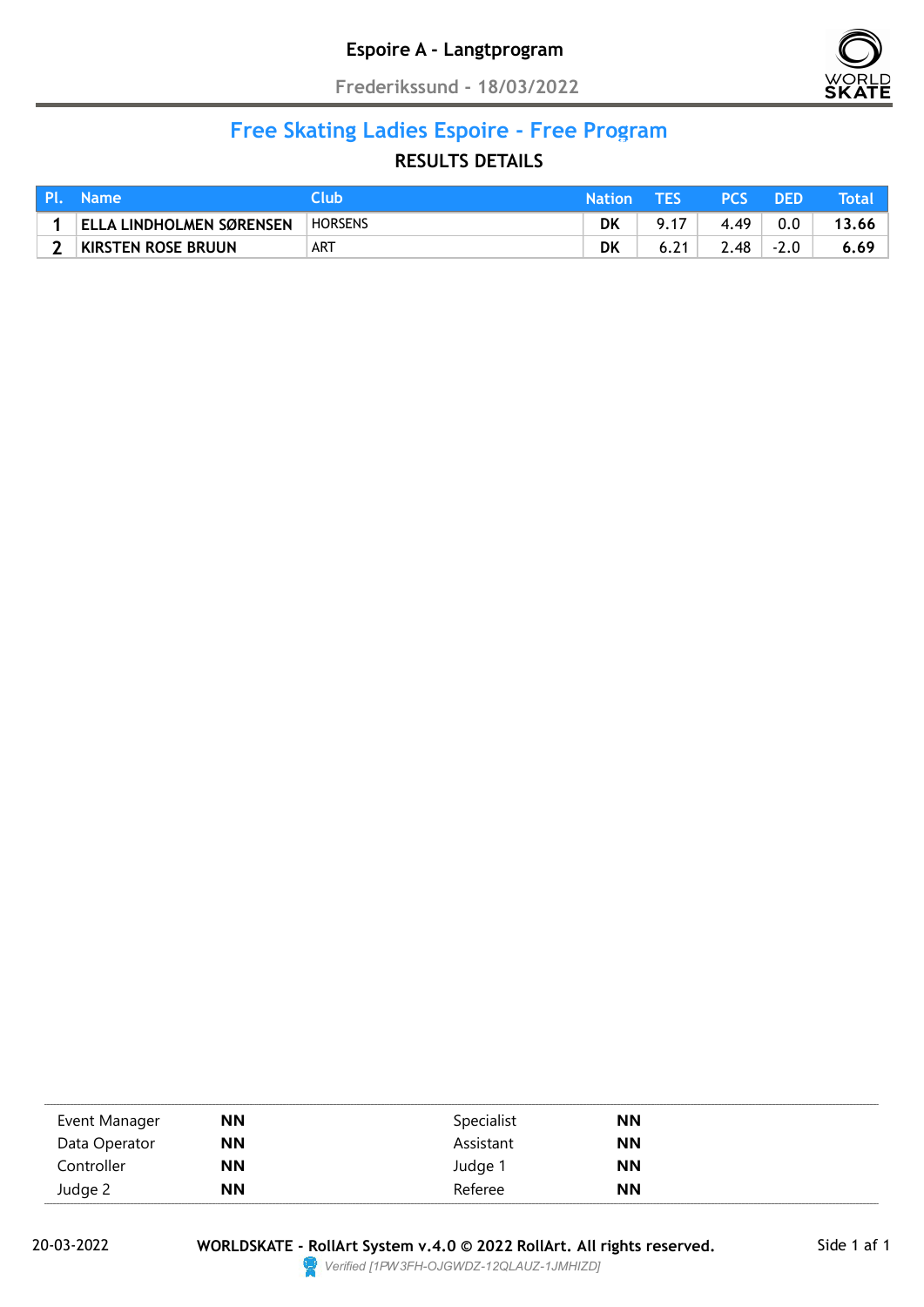

# Free Skating Ladies Cadets - Short Program

| Pl. | <b>Name</b>              | Club         | <b>Nation</b> | TFS  | <b>PCS</b> | DED    | <b>Total</b> |
|-----|--------------------------|--------------|---------------|------|------------|--------|--------------|
|     | FREJA SØBÆK CRISTIANSEN  | <b>FRISK</b> | DL            | 8.16 | 9.75       | 0.0    | 17.91        |
|     | CATHRINE ECHARDT         | <b>FRISK</b> | DK            | 4.72 | 7.50       | $-1.0$ | 11.22        |
|     | <b>MARIA WAHL LARSEN</b> | <b>FRISK</b> | DK            | 4.34 | 7.39       | $-3.5$ | 8.23         |

| Event Manager | <b>NN</b> | Specialist | <b>NN</b> |  |
|---------------|-----------|------------|-----------|--|
| Data Operator | <b>NN</b> | Assistant  | <b>NN</b> |  |
| Controller    | <b>NN</b> | Judge 1    | <b>NN</b> |  |
| Judge 2       | <b>NN</b> | Referee    | <b>NN</b> |  |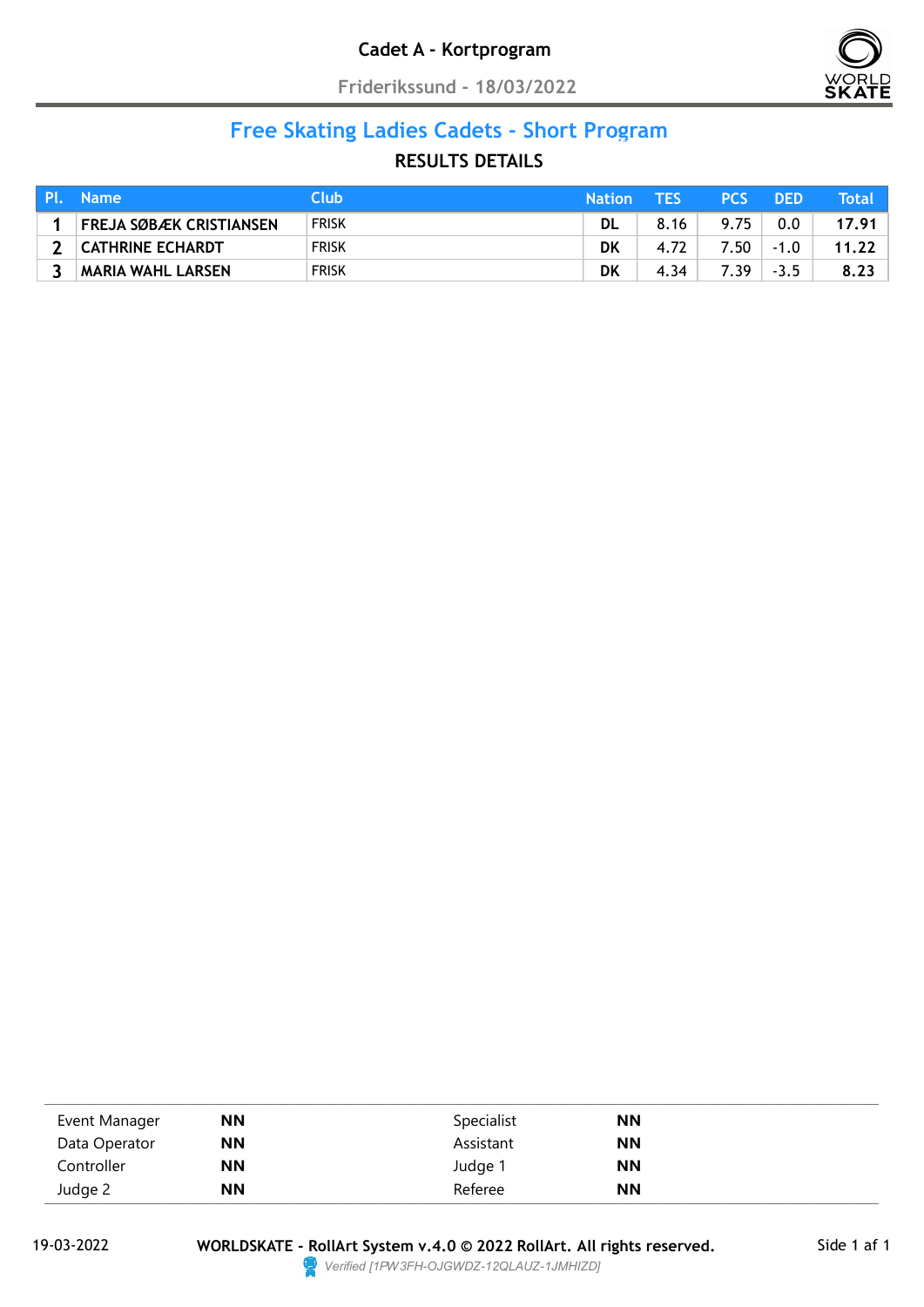

#### Free Skating Ladies Cadets - Free Program Nation Test Property and the Second Property of the Second Property and the Second Property of the Second Property and the Second Property and the Second Property and the Second Property and the Second Property and the Sec

| Pl. | <b>Name</b>              | Club         | <b>Nation</b> | TFS   | <b>PCS</b> | DED    | Total |
|-----|--------------------------|--------------|---------------|-------|------------|--------|-------|
|     | FREJA SØBÆK CRISTIANSEN  | <b>FRISK</b> | <b>DL</b>     | 11.76 | 10.96      | 0.0    | 22.72 |
|     | <b>MARIA WAHL LARSEN</b> | <b>FRISK</b> | DK            | 10.09 | 7.79       | $-2.0$ | 15.88 |
|     | CATHRINE ECHARDT         | <b>FRISK</b> | DK            | 9.66  | 7.96       | $-3.5$ | 14.12 |

| Event Manager | <b>NN</b> | Specialist | <b>NN</b> |  |
|---------------|-----------|------------|-----------|--|
| Data Operator | <b>NN</b> | Assistant  | <b>NN</b> |  |
| Controller    | <b>NN</b> | Judge 1    | <b>NN</b> |  |
| Judge 2       | <b>NN</b> | Referee    | <b>NN</b> |  |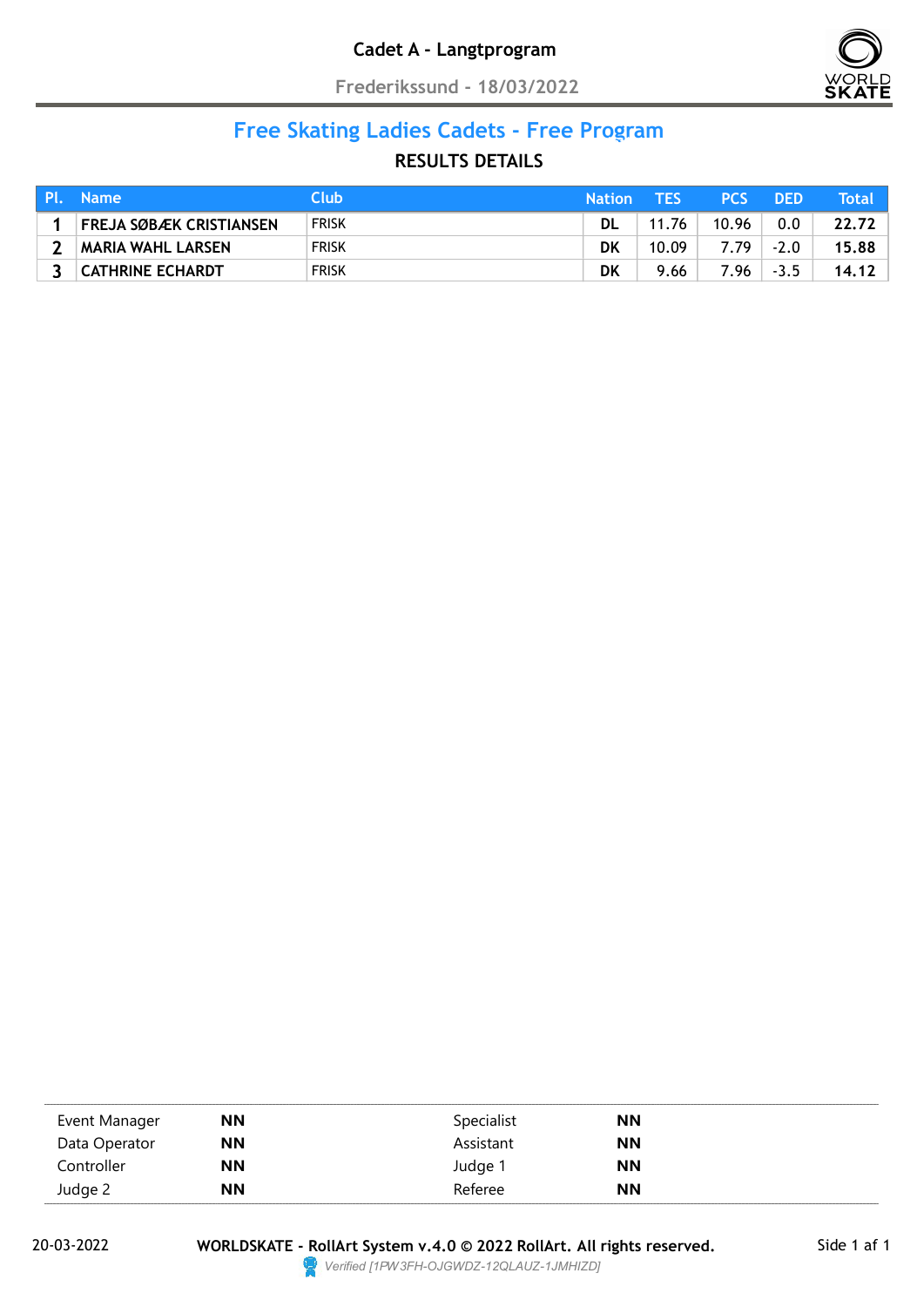![](_page_7_Picture_2.jpeg)

#### Free Skating Ladies Youth - Short Program nation Test Department of the United Test Department of the United Test Department of the United Test Department of the United Test Department of the United Test Department of the United Test Department of the United Test

| I PI |                    | ut           | $H_2$ tion |       | pro              | DED |                                |
|------|--------------------|--------------|------------|-------|------------------|-----|--------------------------------|
|      | <b>ANNA BOESEN</b> | <b>FRISK</b> | <b>DK</b>  | 11.88 | 25<br>Q<br>ر _ ر | 0.0 | 24<br>$\overline{\phantom{a}}$ |

| Event Manager | <b>NN</b> | Specialist | <b>NN</b> |
|---------------|-----------|------------|-----------|
| Data Operator | <b>NN</b> | Assistant  | <b>NN</b> |
| Controller    | <b>NN</b> | Judge 1    | <b>NN</b> |
| Judge 2       | <b>NN</b> | Referee    | <b>NN</b> |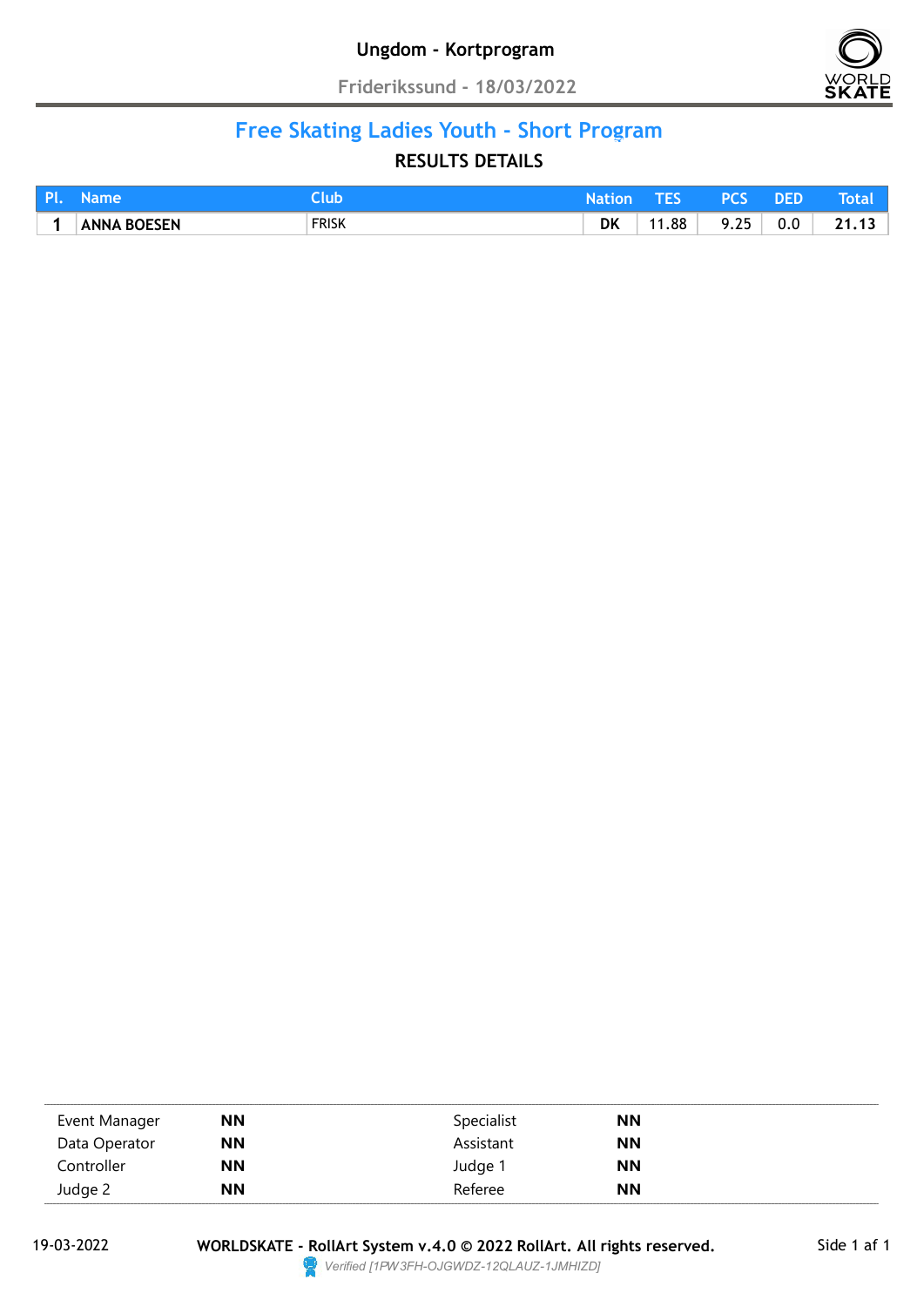![](_page_8_Picture_2.jpeg)

#### Free Skating Ladies Youth - Free Program nation Test Department of the United Test Department of the United Test Department of the United Test Department of the United Test Department of the United Test Department of the United Test Department of the United Test

|                    | ur           |    |                                   |                                                     | <b>DEL</b> |          |
|--------------------|--------------|----|-----------------------------------|-----------------------------------------------------|------------|----------|
| <b>ANNA BOESEN</b> | <b>FRISK</b> | DK | $\overline{\phantom{a}}$<br>16.62 | $\epsilon$ .<br>$\overline{\phantom{a}}$<br>n.<br>. | $-35$<br>  | --<br>76 |

| Event Manager | <b>NN</b> | Specialist | <b>NN</b> |
|---------------|-----------|------------|-----------|
| Data Operator | <b>NN</b> | Assistant  | <b>NN</b> |
| Controller    | <b>NN</b> | Judge 1    | <b>NN</b> |
| Judge 2       | <b>NN</b> | Referee    | <b>NN</b> |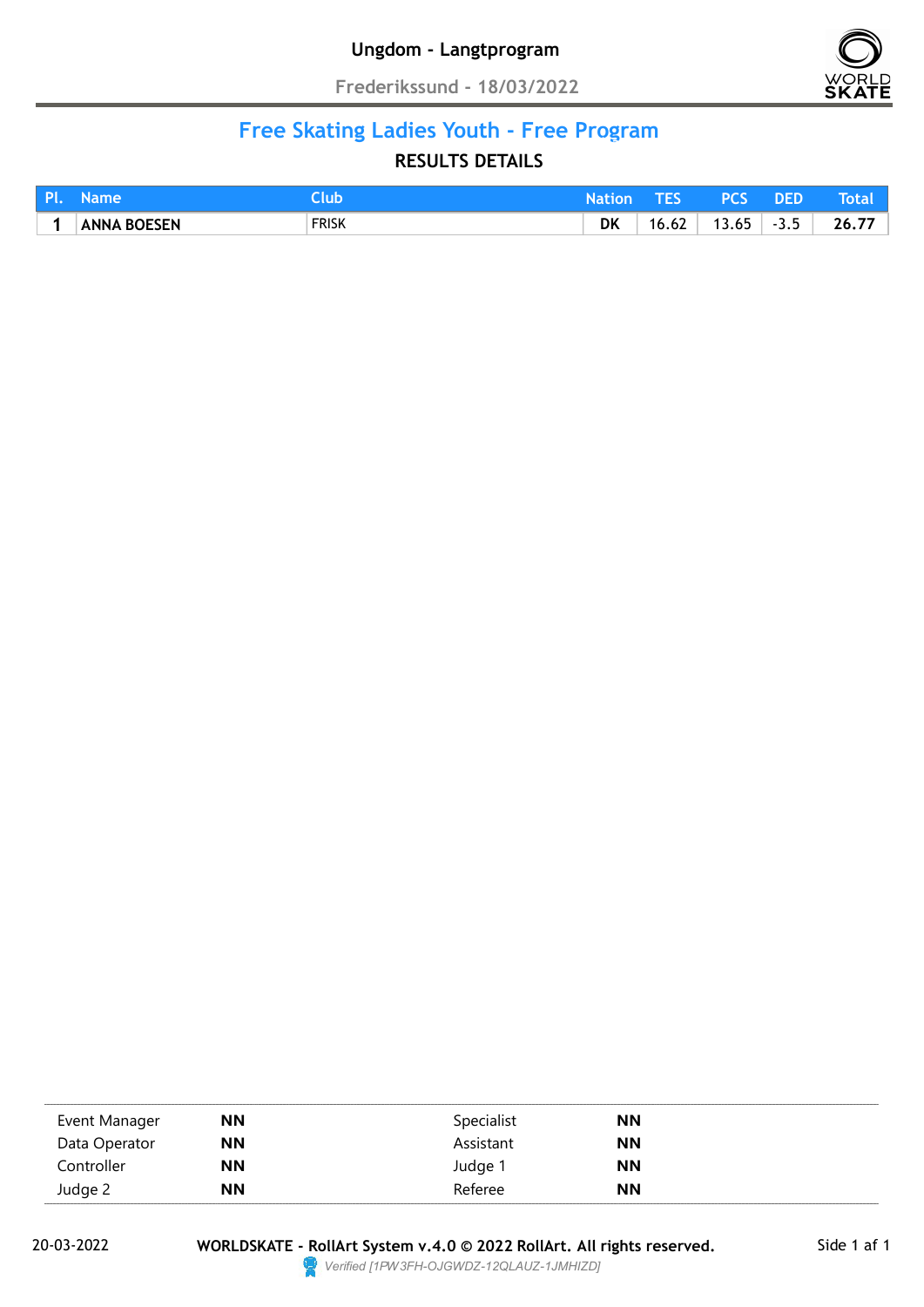![](_page_9_Picture_2.jpeg)

# Free Skating Ladies Seniores - Free Program

| <b>Name</b>                     | <b>Club</b>    | <b>Nation</b> | TES   | <b>PCS</b> | <b>DED</b> | Total |
|---------------------------------|----------------|---------------|-------|------------|------------|-------|
| NATHALIA TJØRNEHØJ              | <b>FRISK</b>   | DK            | 27.53 | 24.38      | $-1.0$     | 50.91 |
| <b>JULIE BLICHFELD DAVIDSEN</b> | <b>FRISK</b>   | DK            | 20.53 | 25.39      | $-3.5$     | 42.42 |
| <b>MARIA EIRUP</b>              | <b>FRISK</b>   | DK            | 14.75 | 20.80      | $-1.0$     | 34.55 |
| <b>MOLLY FOLKE BENDSTRUP</b>    | <b>HORSENS</b> | DK            | 10.67 | 13.20      | $-1.0$     | 22.87 |
| <b>KATRINE HELLEMANN</b>        | <b>NIF</b>     | DK            | 7.86  | 10.59      | $-2.0$     | 16.45 |

| Event Manager | <b>NN</b> | Specialist | <b>NN</b> |  |
|---------------|-----------|------------|-----------|--|
| Data Operator | <b>NN</b> | Assistant  | <b>NN</b> |  |
| Controller    | <b>NN</b> | Judge 1    | <b>NN</b> |  |
| Judge 2       | <b>NN</b> | Referee    | <b>NN</b> |  |